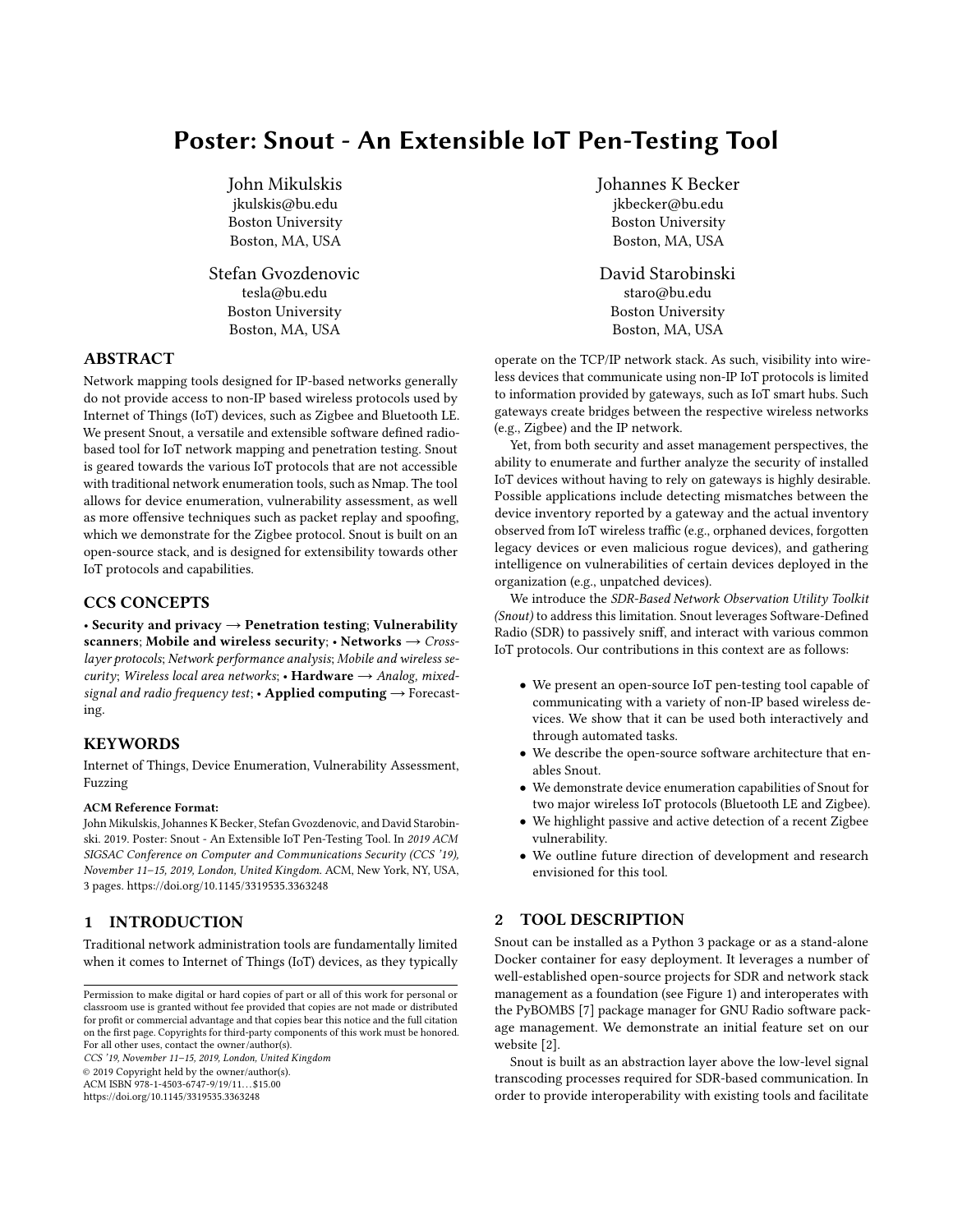<span id="page-1-0"></span>

| Application    | Snout CLI        |             |
|----------------|------------------|-------------|
| Middleware     | <b>GNU Radio</b> | scapy-radio |
| <b>Drivers</b> | uhd              | hackrf      |
| Platform       | Linux            | Docker      |

Figure 1: The Snout application leverages an entirely opensource software stack.

advanced packet handling, Snout leverages established software packages:

- GNU Radio flowgraphs [\[6\]](#page-2-3), such as IEEE 802.11 and 802.15.4 transceivers [\[3,](#page-2-4) [5\]](#page-2-5) and RF metadata parsers like RFTap [\[18\]](#page-2-6), which can be controlled directly from within Snout.
- scapy-radio, which adds GNU Radio compatibility to the packet manipulation library scapy [\[1,](#page-2-7) [19\]](#page-2-8) and can be used as an abstraction layer for packet transcoding.
- Special-purpose SDR software, such as Xianjun Jiao's BTLE toolkit [\[10\]](#page-2-9), which can provide general-purpose controllers and input/output interfaces to low-level processes.

### 2.1 Software Architecture

Snout is built with extensibility towards the large range of available IoT protocols in mind. Its command-line interface (CLI) dynamically assembles protocol and use case-specific information from the user and the underlying data models. It then orchestrates low-level software that interfaces with the SDR hardware. By design, Snout can interact with any type of child process. This design facilitates extension and integration of other existing or custom-built modules without imposing strict API requirements.

# 2.2 Usage and Functionality

Snout provides a flexible and interactive framework for transmitting and receiving packets across different wireless protocols, making it simple to start a scan or a transmission through its adaptable command line. The CLI follows the syntax:

**snout** [OPTIONS] PROTO COMMAND [ARGS]..., where

- OPTIONS are optional program modifiers such as output format, program verbosity, or Wireshark result export.
- PROTO is the wireless protocol (e.g., zigbee, btle, etc.).
- COMMAND is the command to be performed, such as scan or transmit.
- ARGS represent further command-specific arguments, such as timeouts or input files.

If a command requires specific arguments the user did not provide, the CLI dynamically prompts the user for all necessary inputs until these arguments are resolved. To facilitate command replay, Snout prints out a fully parameterized command at the end of each execution, which can be copied or reused in automated experimental setups or shell scripts. The --help flag provides further information on how to use the Snout CLI.

Snout's functionality is prioritized based on the most prevalent use cases of network mapping tools, such as Nmap. Its current functionality can be broken down as follows:

- Device Enumeration: Depending on the protocol, Snout can passively monitor wireless communication and enumerate devices, or actively query devices for information.
- Vulnerability Assessment: Different vulnerabilities can be detected by listening to ongoing communication (passively) or by triggering vulnerable processes (actively). Snout can also find specific vendor, OS, and protocol versions.
- Advanced Packet Replay: Snout can replay received packets as-is or with specific modifications, such as dynamic sequence number increments or other packet modifications, making it a useful tool for replay vulnerability detection.
- Packet Fuzzing: Snout allows the user to configure smart fuzzing functionality on both the preamble and the body of packets, enabling a large range of use cases around wireless communication physical layer fuzzing.

### 3 RESULTS

Currently, Snout's most advanced capabilities relate to the Zigbee and BTLE wireless IoT protocols [\[2\]](#page-2-2), which we highlight below.

- 3.0.1 Zigbee.
	- Device Enumeration: Using passive scanning, Snout can enumerate devices by sniffing traffic on any of the Zigbee protocol's 15 RF channels in the 2.4 GHz band (11-26).
	- Vulnerability assessment: Through active scanning, Snout can assess the vulnerability of Zigbee devices to certain exploits, such as the recent Zigbee Light Link (ZLL) Commissioning exploit which allows an attacker to take over ZLL enabled smart light devices [\[4,](#page-2-10) [14\]](#page-2-11). While entirely passive detection is possible, it requires waiting for ZLL commissioning to happen in the wild, which may not produce immediate insights. We stress that Snout detects the vulnerability without running the exploit.
	- Command Replay: Snout can replay any Zigbee packet sequence from either a PCAP file or from a live scan, with transmit times that are true to the packets' original timestamps. This feature can be used to test whether certain devices are vulnerable to replay attacks.
	- Fuzzing: Snout's transmission mode has the ability to fuzz the preamble and higher layers of Zigbee packets. This feature is useful for security research, i.e., fingerprinting devices based on their response to different preambles [\[9\]](#page-2-12).

#### 3.0.2 Bluetooth Low Energy (BTLE).

- Passive and Continuous Device Enumeration: Using its BTLE scanning mode, Snout can track devices which broadcast BTLE packets, collect MAC addresses, and analyze traffic information (such as message frequency and uptime).
- Device Analysis: Snout can further analyze messages for information about device vendor, OS, model, and other device details. For Apple devices, Snout implements the majority of OS and activity intelligence gathering using recent techniques developed by Martin et al. [\[13\]](#page-2-13), based on reversing enginering Apple's Continuity protocol.